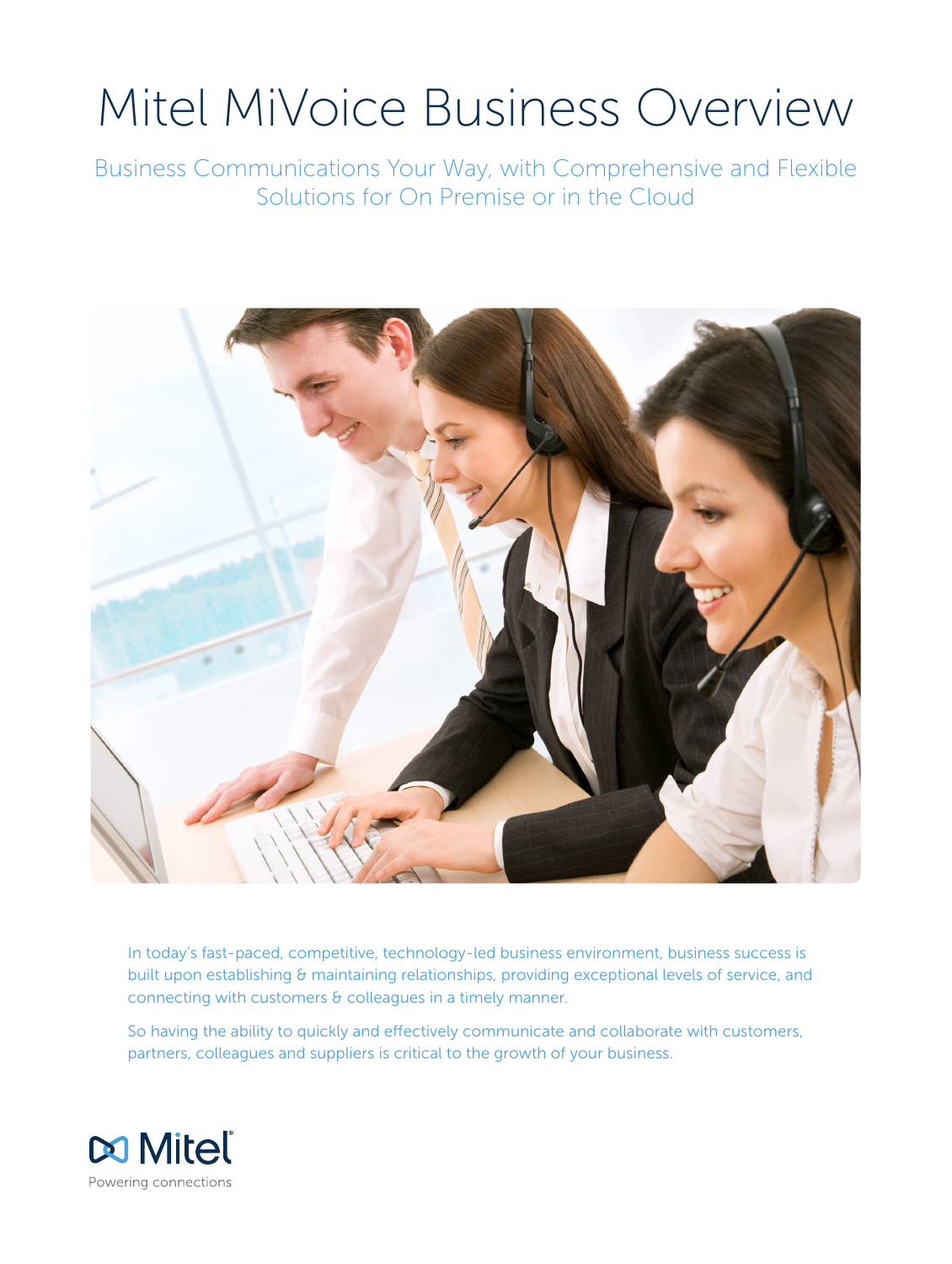At Mitel, Job 1 is understanding your business needs and your infrastructure preferences, including what communications solution components to deploy and where to deploy them—on premise, in the cloud, or both - so that you can maximize your Return on Investment (ROI).

Together, Mitel MiVoice Business, Mitel MiCollab, and Mitel MiContact Center comprise a complete, cost-effective, unified communications solution that fits seamlessly into your existing IT framework to meet all of your business needs.

# Key Business Solutoins

- Mobility
- Unified Communication and Collaboration
- Unified Messaging
- Contact Center
- Full Range of Mitel IP Desktop Portfolio and Accessories

MiVoice Business provides the foundation to building a flexible, real-time communications landscape that can help your business with addressing the different needs of your employees. Whether it's related to job roles, varying levels of mobility within or outside of the business, or the daily use of business applications or industry frameworks, MiVoice Business can address your current needs, yet evolve with your business as your IT strategies and communications needs change.

#### **Mobility**

The reality of the current business landscape is that work often takes employees away from their desks, and their desk phone, each day.

With MiVoice Business, employees are provided with access to the same "in-office" communications experience from anywhere with a single identity, phone number, voice mailbox, and extension.

MiVoice Business's embedded mobility solutions deliver employees greater freedom to communicate from wherever their business takes them, without the burden of escalating mobility costs.

#### DYNAMIC EXTENSION

MiVoice Business's embedded Dynamic Extension solution provides businesses with the ultimate in cost-effective, "no compromise" mobility by letting employees select up to eight devices (regardless of device type) to act as their business phone, so all of their phone numbers collapse into one, giving them a single identity through their business extension.

#### HOT DESKING

Hot Desking allows employees to log into any Mitel MiVoice IP Phone, located at any of your offices, or even at their home, so they continue to be accessible and productive by having their calls routed to the device they are logged in to.

With MiVoice Business's External Hot Desking function employees can even log into external communications devices, such as their home phone, in order to take calls just like they would if they were using a Mitel IP desk phone in the office.

#### TELEWORKER SOLUTION

The Mitel MiVoice Border Gateway teleworker solution provides remote and mobile employees with seamless, secure access to the full set of MiVoice Business communications capabilities wherever they are, using any Mitel IP desk phone or MiCollab Client soft phone.

# Unified Communications and Collaboration

A direct result of today's world of business is that organizations are faced with a number of challenges. From how to get employees to efficiently and effectively work together to help drive change throughout the business to ways to improve client interactions that drive increased revenue?

Mitel's MiCollab is an integrated suite of unified communication and collaboration solutions that work seamlessly together to allow employees to effectively and effortlessly connect with colleagues, customers, and partners - no matter where their day takes them.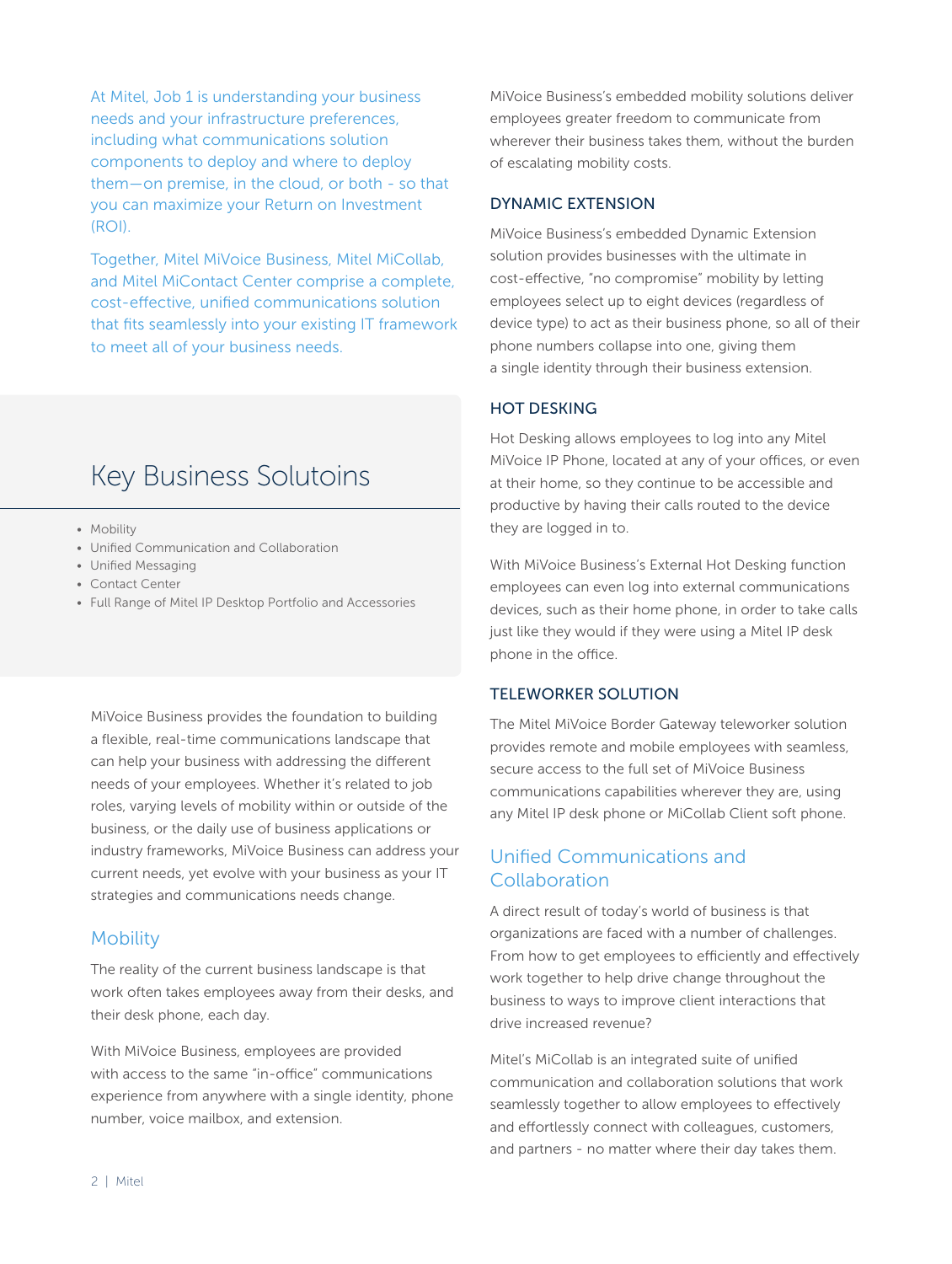#### MICOLLAB CLIENT

MiCollab Client provides employees with a single access point for all their business communications and collaboration needs. Employee instantly benefit from real-time access to everyone in the organization to enhances the overall effectiveness of "in the moment" communications. Furthermore, going mobile is simple with MiCollab Mobile Client. When installed on an employee's mobile device (BlackBerry®, Android™, and iPhone® / iPad®) key UC capabilities are extended to the mobile worker, such as presence and availability of colleagues, single number identity, instant messaging, visual voice mail, and more. Android, and iOS devices, additionally benefit from an integrated SIP softphone that allows calling over Wi-Fi or 3G/4G and point-topoint video so that they can remain connected, while on the move.

#### MICOLLAB - AUDIO, WEB AND VIDEO CONFER-ENCING

MiCollab audio, web, and video conferencing provides access to conferencing and collaboration tools that are vital to having a workforce that is connected with others - both inside and outside of the business - wherever they are. This includes being able to easily create scheduled and ad-hoc conferences on the fly, sharing applications and documents during a meeting, and conducting multi-point video conferencing with others using a standard PC web-cam.

## Unified Messaging

Unified Messaging enables your employees to respond faster to clients and colleagues through single message storage and access. With MiVoice Business your employees have anywhere, anytime access to messages with an integrated, fully-featured voice mail system, that provides unified messaging and automated attendant capabilities.

#### MIVOICE EMBEDDED MESSAGING

Mitel's MiVoice unified communication platforms offer entry-level embedded voice mail solutions that provide cost effective voice and unified messaging solution for under 748 users.

#### MICOLLAB UNIFIED MESSAGING

For more size and sophistication, Mitel's MiCollab solution offers Unified Messaging capabilities for businesses with 2800 users or less. MiCollab Unified Messaging is available on both physical and virtual deployments and offers a full-featured and flexible unified messaging solution with a low total cost of ownership to satisfy the diverse needs of your organization.

#### MITEL NUPOINT UNIFIED MESSAGING

Mitel's NuPoint Unified Messaging solution is a highly scalable, robust, and sophisticated messaging

solution, scaling up to 120,000 users, and offers unique deployment integrations, such as Hospitality, and is available for physical premise-based or virtual deployments.

# Contact Center

Contact centers can help improve your customers' experience by ensuring that calls always go to the right agent – anytime, anywhere, and by any means. In fact to meet the needs of internal "customers," some departments within your organizations may even perform a contact center role without thinking of themselves as contact centers.

MiVoice Business's fully integrated contact center solution can assist your business with the delivery of excellent customer service that helps nurture relationships and ensure operational efficiency. MiVoice Business also supports the following management, reporting, and advanced routing solutions as well.

#### SMALL FORMAL CONTACT CENTERS

MiContact Center Business Edition delivers robust contact center, IVR, and multimedia functionality and reporting but packaged specifically for small contact centers that have sophisticated, enterprise-grade requirements.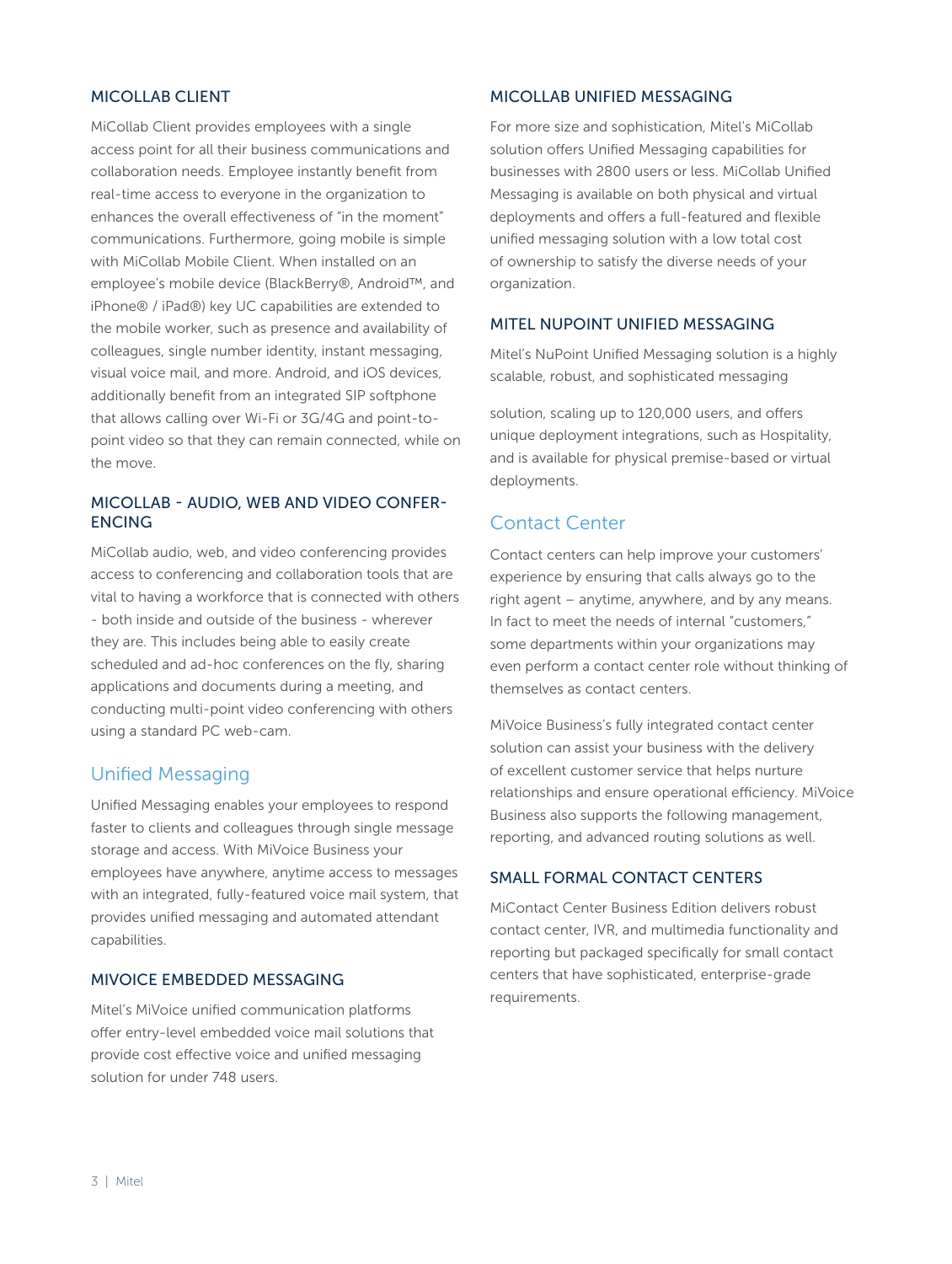#### LARGE-SCALE ENTERPRISE-GRADE CONTACT **CENTERS**

MiContact Center Enterprise Edition is a robust, highly flexible solution that delivers feature-rich IVR capabilities and contact center monitoring, reporting, forecasting, and agent productivity tools for the most sophisticated contact centers, including virtual, multimedia contact centers with multiple locations and remote agents.

#### OUTBOUND CONTACT CENTERS

MiContact Center Outbound is a preview, progressive, and predictive outbound dialing solution that includes tightly integrated Customer Relationship Management, campaigning, and agent scripting capabilities.

# Full Range of IP Desktop and Accessories

Customer service personnel, office administrators, and call center agents. Many employees who perform similar roles within your business can spend their whole day on the phone. That is why having the right desktop phone that can provide them with access to convenient features and appropriate functionality is essential to making their jobs easier and helps them perform better.

Whether it's personal huddle room solutions for executives, or add-on peripherals for keeping front-line personnel in touch anywhere and anytime, MiVoice Business offers a full range of IP desktop devices, accessories, and meeting room solutions that deliver advanced applications when and where you need it.



#### MIVOICE 5300 SERIES IP DESKTOP

From affordable entry-level IP phones to rich media information devices, MiVoice 5300 Series has the right communications solutions for your employees. These include cost-effective two-line phones, traditional button phones, and self-labeling application phones that provide users with ample personal programmable keys.

#### MIVOICE PERIPHERALS & ACCESSORIES

Complementing the MiVoice 5300 Series IP phones are MiVoice Desktop Peripherals that offer additional enhancements to existing MiVoice IP phones in order to evolve an employee's phone. These include the Mitel IP DECT Stand and DECT Handset that provides employees personal mobility up to 150 feet away from their desk, Cordless DECT Handset and DECT Headset to provides employee's with hands-free and cord-free communications for up to 300 feet away from their desk, and Personal Key Modules to provide phone power users with additional personal, programmable keys.

#### MEETING ROOM SOLUTIONS

MiVoice meeting room solutions make it easier for your employees to engage in the kind of productive collaboration that helps drive innovation. Whether it's to provide audio conferencing services or drive video collaboration in the boardroom, MiVoice meeting room solutions enable you to extend effective conferencing and collaboration throughout your entire business.

#### ATTENDANT POSITION CONSOLES

Whether it's a hard-button console that looks like a phone or a completely PC-based solution that provides the ability to view and change employee presence status, MiVoice Business has a solution for your operators and receptionists to assist with delivering a positive experience to your callers.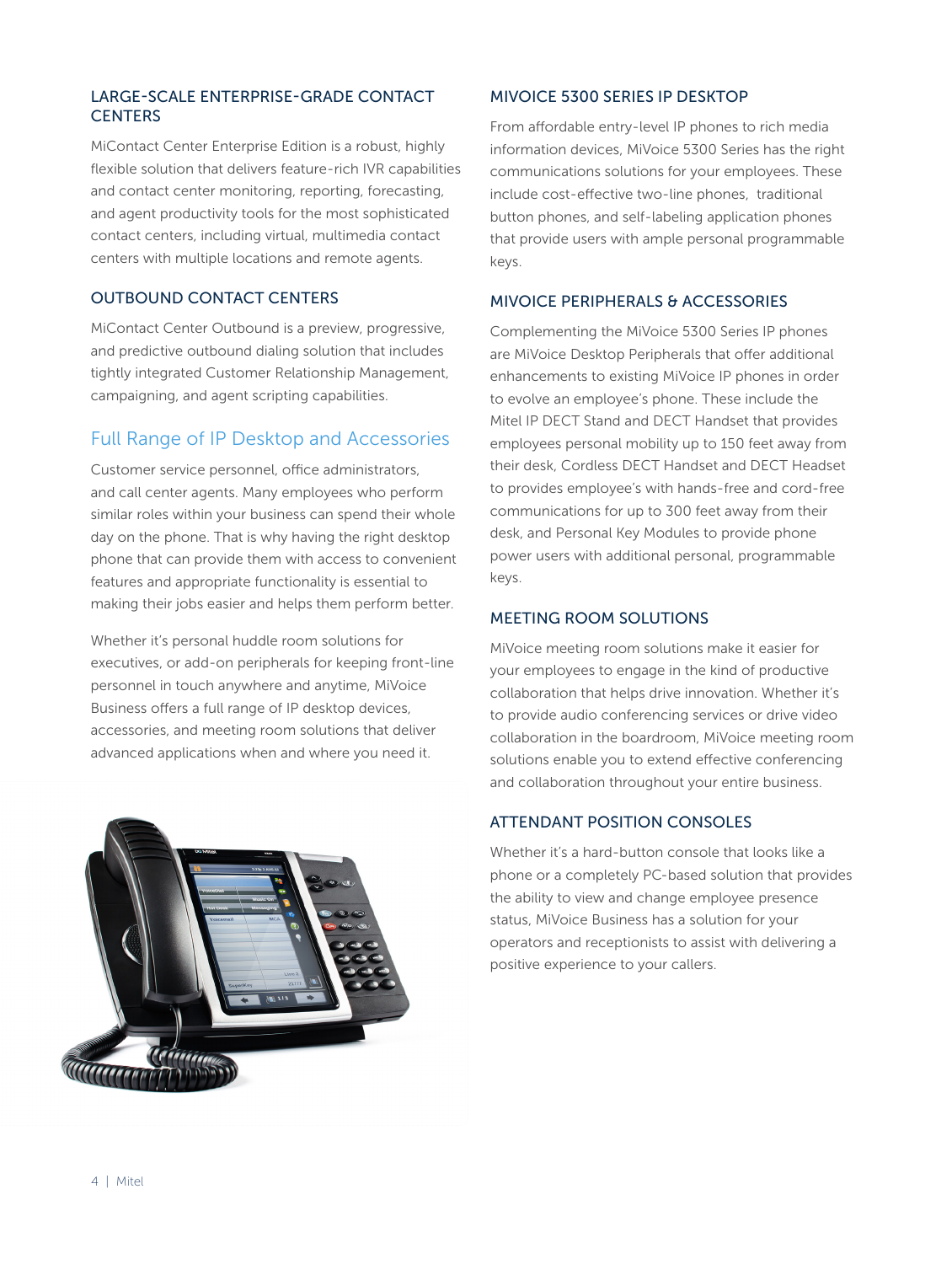MiVoice Business's open, fully modular Freedom Architecture is agnositc when it comes to data infrastructure and communications components.

# Deployment Flexibility

MiVoice Business call control software allows you to operate your communications system with flexibility, ease, and reliability on your choice of hardware platform:

- The family of Mitel 3300 Controllers
- Industry standard servers from Oracle®, HP®, IBM®, and Dell®
- Stratus<sup>®</sup> servers for mission critical server reliability
- VMware® vSphere™ 5.0 (or higher) virtualization platform, for businesses that want to manage communications like any other application in their data center
- Multi-Instance deployment for high-density call control required by large businesses and service providers

This choice supports a range of deployment models (distributed, centralized, private and public cloud) and is future proof – so as your IT strategy shifts, so too can your communications strategy.

# Freedom from Walled Garden Arcitectures

MiVoice Business frees your business from a 'walled garden' approach that forces you into proprietary technologies, by letting you choose the hardware and UC components that work best for your business. Through its *Freedom Architecture*, MiVoice Business provides integration with most of the industry's widely deployed back office applications, including email, presence and instant messaging (IM) engines, and customer relationship management (CRM) solutions.

#### STANDARDS-BASED ARCHITECTURE

Adhering to industry standards, MiVoice Business enables your businesses to leverage your existing business infrastructure and provides a smooth transition to a network-centric communications model. MiVoice Business's core call control features and functionality are the same regardless of the hardware platform or solution deployment model and can operates across virtually any LAN / WAN infrastructure. With native support for legacy networking standards such as Q.SIG

and DPNSS in addition to digital trunking protocols for central office (PSTN) access, MiVoice Business offers your businesses the ability to retain existing investments irrespective of legacy PBX, while delivering all the advantages of a converged communications infrastructure.

#### SIP PROTOCOL SUPPORT

When it comes to open standards, MiVoice Business natively supports connection to both SIP lineside devices and SIP trunks. No extra hardware or software is required to support SIP users or trunks, greatly simplifying the solution administration when using the SIP Protocol.

#### INTEGRATION WITH BUSINESS APPLICATIONS

In concert with the Mitel Open Integration Gateway, the rich communications capabilities of MiVoice Business can be fully embedded within key business frameworks, such as Salesforce and Google to drive workflow process efficiencies in communications and client interactions for your business.

# Simple, Powerful, Web-Based Management

MiVoice Business in conjunction with the Mitel MiVoice Enterprise Manager deliver a broad range of administration functions and capabilities all within a simplified web-based management architecture that reduces the time and resources required to perform tasks and administer changes. System changes are automatically synchronized across the solution, and management control and tasks can be delegated across the organization, rather than relying on a centralized point.

#### SIMPLE END USER PROVISIONING

Administrators can quickly create and provision new employees with preformatted departmental and rolebased templates. Employee information is automatically synchronized across all other MiVoice Business solutions in the network ensuring database reliability. Integration with Microsoft® Active Directory® means administrators can configure a user once in Active Directory, and the user will automatically be configured within MiVoice Business – saving your business considerable time, and simplifying large deployments.